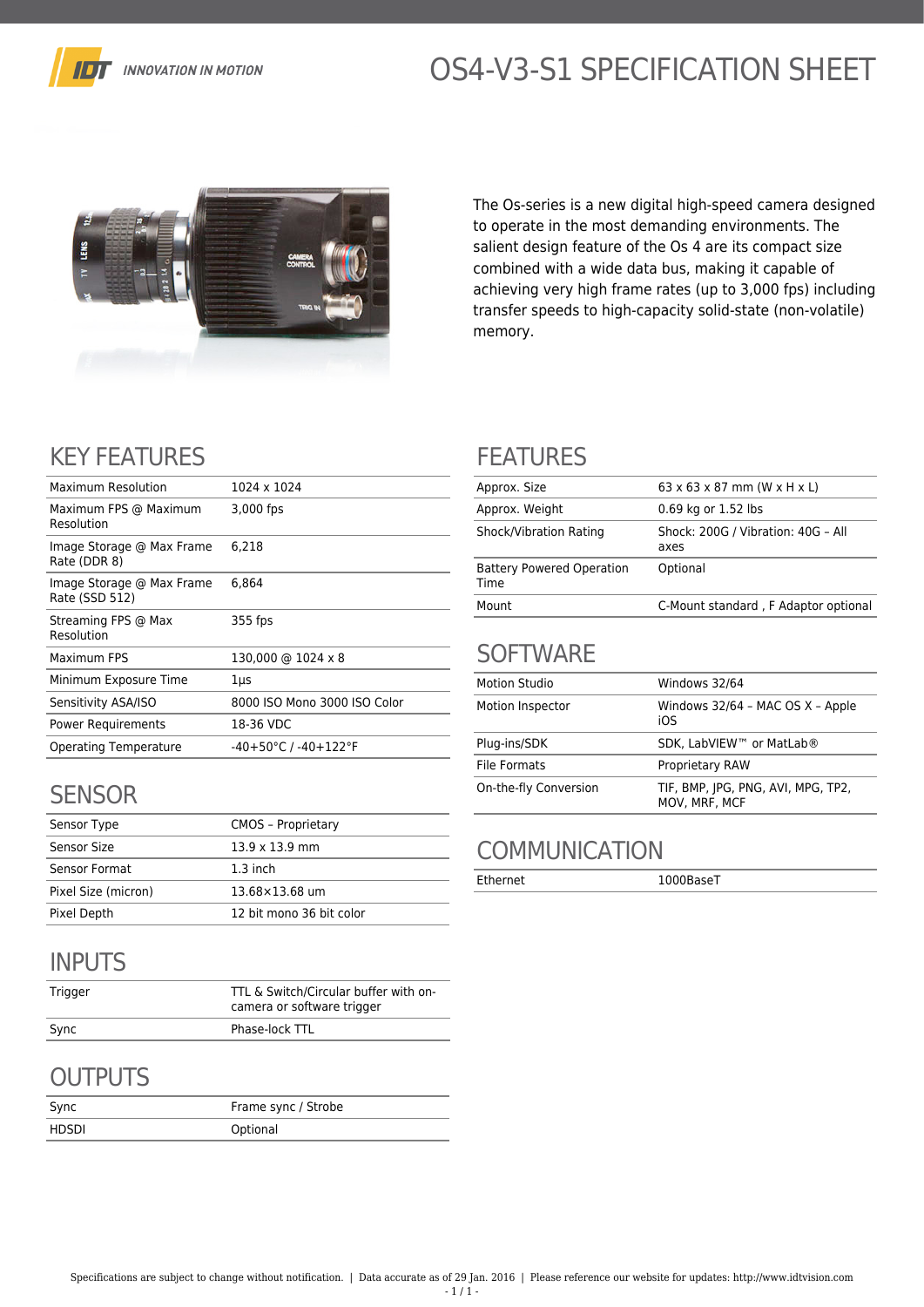

# OS4-V3-S2 SPECIFICATION SHEET



The Os-series is a new digital high-speed camera designed to operate in the most demanding environments. The salient design feature of the Os 4 are its compact size combined with a wide data bus, making it capable of achieving very high frame rates (up to 4,500 fps) including transfer speeds to high-capacity solid-state (non-volatile) memory.

## KEY FEATURES

| Maximum Resolution                          | 1024 x 1024                              |
|---------------------------------------------|------------------------------------------|
| Maximum FPS @ Maximum<br>Resolution         | 4,500 fps                                |
| Image Storage @ Max Frame<br>Rate (DDR 8)   | 6.218                                    |
| Image Storage @ Max Frame<br>Rate (SSD 512) | 6.504                                    |
| Streaming FPS @ Max<br>Resolution           | 355 fps                                  |
| Maximum FPS                                 | 200,000 @ 1024 x 8                       |
| Minimum Exposure Time                       | 1µs                                      |
| Sensitivity ASA/ISO                         | 8000 ISO Mono 3000 ISO Color             |
| Power Requirements                          | 18-36 VDC                                |
| <b>Operating Temperature</b>                | $-40+50^{\circ}$ C / $-40+122^{\circ}$ F |
|                                             |                                          |

## **SENSOR**

| Sensor Type         | <b>CMOS - Proprietary</b> |
|---------------------|---------------------------|
| Sensor Size         | $13.9 \times 13.9$ mm     |
| Sensor Format       | $1.3$ inch                |
| Pixel Size (micron) | 13.68×13.68 um            |
| Pixel Depth         | 12 bit mono 36 bit color  |

## INPUTS

| Trigger | TTL & Switch/Circular buffer with on-<br>camera or software trigger |
|---------|---------------------------------------------------------------------|
| Sync    | Phase-lock TTL                                                      |

## **OUTPUTS**

| Sync  | Frame sync / Strobe |
|-------|---------------------|
| HDSDI | Optional            |

#### FEATURES

| Approx. Size                             | $64 \times 63 \times 87$ mm (W $\times$ H $\times$ L) |
|------------------------------------------|-------------------------------------------------------|
| Approx. Weight                           | 0.69 kg or 1.52 lbs                                   |
| Shock/Vibration Rating                   | Shock: 200G / Vibration: 40G - All<br>axes            |
| <b>Battery Powered Operation</b><br>Time | Optional                                              |
| Mount                                    | C-Mount standard, F Adaptor optional                  |

#### **SOFTWARE**

| <b>Motion Studio</b>  | Windows 32/64                                       |
|-----------------------|-----------------------------------------------------|
| Motion Inspector      | Windows 32/64 - MAC OS X - Apple<br>iOS             |
| Plug-ins/SDK          | SDK. LabVIEW™ or MatLab®                            |
| <b>File Formats</b>   | <b>Proprietary RAW</b>                              |
| On-the-fly Conversion | TIF, BMP, JPG, PNG, AVI, MPG, TP2,<br>MOV, MRF, MCF |

### **COMMUNICATION**

Ethernet 1000BaseT